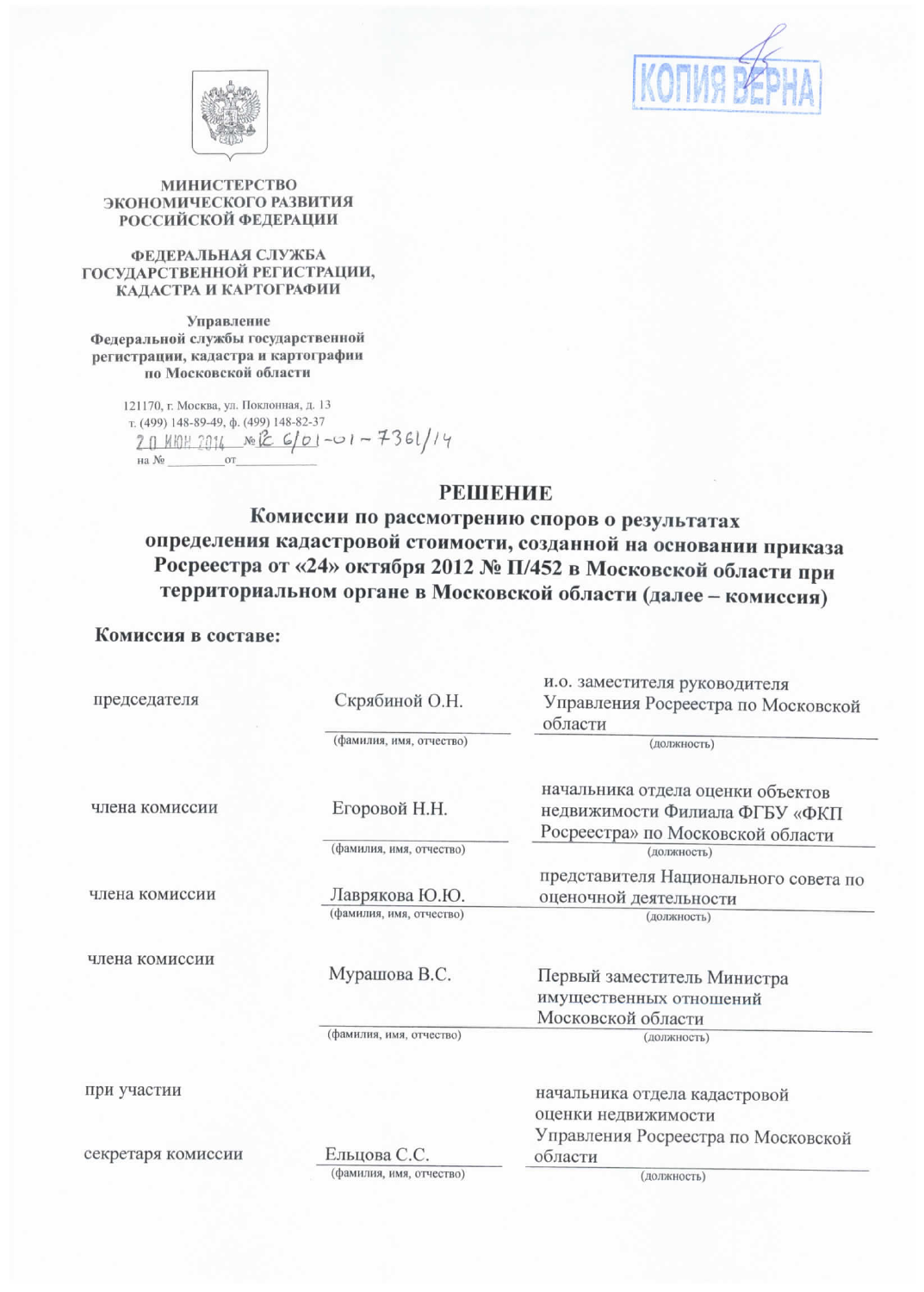

на заседании, проведенном 20.06.2014, рассмотрела поступившее в комиссию 27.05.2014 вх. № 01-01-7361/14 заявление ООО «Управляющая компания «Столичная» о пересмотре результатов определения кадастровой стоимости объекта недвижимости, в отношении которого оспариваются результаты определения кадастровой стоимости (далее - объект недвижимости):

| вид объекта недвижимости | Земельный участок                                                                       |  |
|--------------------------|-----------------------------------------------------------------------------------------|--|
| кадастровый номер        | 50:21:0090212:57                                                                        |  |
| местоположение           | Московская область, Ленинский район, с/о Булатниковский,<br>в районе д. Боброво, уч.№ 2 |  |
| адрес                    | Московская область, Ленинский район, с/о Булатниковский,<br>в районе д. Боброво, уч.№ 2 |  |

поданное на основании установления рыночной стоимости объекта недвижимости (далее заявление), в размере 4 949 286 000 (Четыре миллиарда девятьсот сорок девять миллионов лвести восемьдесят шесть тысяч) рублей, по состоянию на 01.01.2013 (далее - рыночная стоимость объекта недвижимости) согласно отчёту о рыночной стоимости от 16.05.2014 № 34-14-Н(2), составленного оценщиком (далее – оценщик, составивший отчёт об оценке):

|                                   | НП «Сообщество                                                                               |                                                                                                         |
|-----------------------------------|----------------------------------------------------------------------------------------------|---------------------------------------------------------------------------------------------------------|
|                                   | специалистов оценщиков                                                                       |                                                                                                         |
| А.Ю. Петренко                     | «CMAO»                                                                                       | № 010/2008 от 27.03.2008                                                                                |
| (фамилия, имя, отчество оценщика) | (наименование саморегулируемой<br>организации оценщиков, членом которой<br>является оценшик) | (реквизиты документа, подтверждающего<br>членство оценщика в саморегулируемой<br>организации оценщиков) |

В результате рассмотрения заявления комиссией УСТАНОВЛЕНО:

отличие рыночной стоимости объекта недвижимости от кадастровой стоимости объекта недвижимости, установленной в отчете об определении кадастровой стоимости от 16.05.2014 № 34-14-Н(2) и утвержденной Распоряжением Министерства экологии и природопользования Московской области от 27.11.2013 № 566-РМ в размере 14 287 761 418,00 (Четырнадцать миллиардов двести восемьдесят семь миллионов четыреста восемнадцать тысяч) рублей по состоянию на 01.01.2013 (далее - кадастровая стоимость объекта недвижимости) составляет более 30 процентов, а именно: 66 (шестьдесят шесть) процентов.

Заявителем представлено в комиссию положительное экспертное заключение: